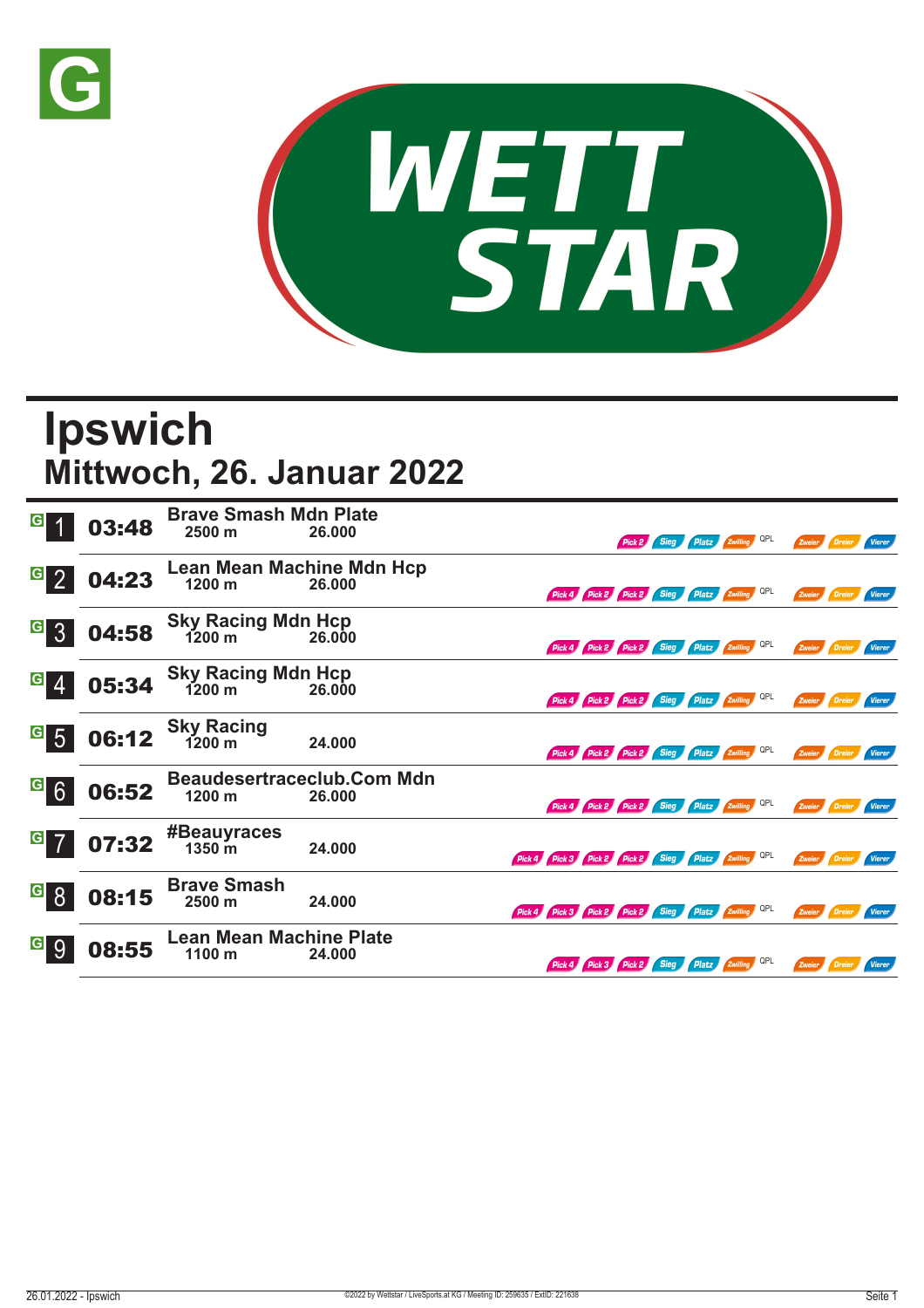| A Call From Heaven<br>Applecross<br><b>Archery Butts</b><br><b>Arctic Dasher</b><br>Asherla<br>Aurora Dancer<br>Avenue Of Heaven<br><b>Bay Street</b><br>Beauchamp<br>Bering Sea<br>Bora Bora<br><b>Bull Dimple Rum</b><br><b>Burn The Boats</b><br><b>Bury Road</b><br><b>Bushido</b><br>Capital Eyes<br>Carry On Dragon<br>Cashoffa<br><b>Clickety Clicks</b><br><b>WANN STARTET IHR JOCKEY / FAHRER</b> | 3,6<br>9<br>Coup<br>$\sqrt{5}$<br>1<br>9<br>Decade<br>$\overline{2}$<br>Dejanova<br>3<br>Destiny's Own<br>4<br>Drammatica<br>5<br><b>Drizzle</b><br>$\overline{7}$<br>Eccentric<br>1<br>9<br>Evening Out<br>Eye Wanted<br>1<br>8<br>Force Me<br>5<br>3<br>Go Factor<br>2,6<br>3<br>9<br>Granma | Constructionmaster<br>Cyclone Blackie<br>Day To Favour<br><b>Emperor's Secret</b><br>Found The Mark<br>Gossip Column<br>Grand Shanghai                                                                                                                                     | $\overline{4}$<br>$\mathbf 5$<br>$\overline{4}$<br>$\,8\,$<br>$\overline{4}$<br>$\overline{5}$<br>$\overline{7}$<br>$\boldsymbol{6}$<br>9<br>2,6<br>6<br>$\overline{2}$<br>2,6<br>$\overline{8}$<br>$\,8\,$<br>$\overline{9}$<br>$6\,$<br>$\,8\,$<br>3<br>Mix | Gullfoss<br>Hallside Wildthing<br>Hertzka<br>He's The Deel<br>Hinson<br>Hoofprint<br>Injustice<br>Kerrisdale<br>Kings Row<br>Likeabeel<br>Lucky Exchange<br>Luvyouanytime<br>Marissa<br>Menindee<br>Mexican Star<br>Mishani Bandit<br>Miss Jedi<br><b>Miss Tapestry</b> | 8<br>6<br>$\overline{4}$<br>8<br>$\overline{4}$<br>$\overline{4}$<br>$\overline{4}$<br>$\overline{2}$<br>8<br>8<br>4,6<br>8<br>$\overline{2}$<br>$\overline{9}$<br>$\overline{2}$<br>6<br>3<br>$6\phantom{1}$<br>$\overline{7}$                                      | Momemory<br>Monaco Deluxe<br><b>Murless</b><br>My Shamana<br>October Joy<br>Ombre Volante<br>Ozark<br><b>Pivotal Motion</b><br>Poetic Choice<br>Pole Volter<br>Power Punch<br>Precious Armour<br>Princess Tenko<br><b>Publican's Purse</b><br>Regal Eyes<br>Roman Heir<br>Royal Performance<br>Saxon Rose<br>Scilago |                                                                                                                                                                                                                                  | 3<br>$\mathbf{1}$<br>$\overline{7}$<br>3,6<br>8<br>3,6<br>$\overline{7}$<br>9<br>5<br>$\overline{7}$<br>$\mathbf{1}$<br>$\sqrt{2}$<br>$\overline{7}$<br>$\overline{4}$<br>$\ensuremath{\mathsf{3}}$<br>$\overline{4}$<br>$\sqrt{5}$<br>$\mathbf{1}$<br>8 | Sea Kissed<br><b>Secret Conquest</b><br>Shinshinto<br><b>Sidekiss</b><br>Simply Rose<br>So You're Magic<br>Songzilla<br>Spill The Diamonds<br>Sprigger<br>Squirrel Hunter<br>Sugar Buzz<br>Taboo<br>Te Jina Rose<br><b>Temptress Katie</b><br><b>Temujin Lass</b><br><b>Tycoon Player</b><br>Unsuspected<br>Vinasta<br>Who Shot Maggie | 6<br>5<br>$\overline{5}$<br>$\overline{7}$<br>$\frac{3}{8}$<br>$\overline{9}$<br>$\overline{6}$<br>$\overline{1}$<br>$\overline{9}$<br>$\frac{8}{2}$<br>3<br>2,6<br>9<br>8<br>$\overline{4}$<br>$\overline{7}$<br>9 |
|------------------------------------------------------------------------------------------------------------------------------------------------------------------------------------------------------------------------------------------------------------------------------------------------------------------------------------------------------------------------------------------------------------|------------------------------------------------------------------------------------------------------------------------------------------------------------------------------------------------------------------------------------------------------------------------------------------------|----------------------------------------------------------------------------------------------------------------------------------------------------------------------------------------------------------------------------------------------------------------------------|---------------------------------------------------------------------------------------------------------------------------------------------------------------------------------------------------------------------------------------------------------------|-------------------------------------------------------------------------------------------------------------------------------------------------------------------------------------------------------------------------------------------------------------------------|----------------------------------------------------------------------------------------------------------------------------------------------------------------------------------------------------------------------------------------------------------------------|----------------------------------------------------------------------------------------------------------------------------------------------------------------------------------------------------------------------------------------------------------------------------------------------------------------------|----------------------------------------------------------------------------------------------------------------------------------------------------------------------------------------------------------------------------------|----------------------------------------------------------------------------------------------------------------------------------------------------------------------------------------------------------------------------------------------------------|----------------------------------------------------------------------------------------------------------------------------------------------------------------------------------------------------------------------------------------------------------------------------------------------------------------------------------------|---------------------------------------------------------------------------------------------------------------------------------------------------------------------------------------------------------------------|
| Alex Patis<br><b>B</b> Andrew<br>Chris Meehan<br><b>Jake Bayliss</b><br>Jason Taylor<br>Lilli Barr<br>Melea Castle<br>Minonette Kennedy<br>R Fradd<br>Samantha Collett<br><b>Taylor Marshall</b><br><b>WANN STARTET IHR TRAINER</b>                                                                                                                                                                        | 2,3,4,6,9<br>8<br>1.7<br>1,2,4,8<br>8<br>4,8<br>6<br>2,4,9<br>3.8.9<br>5<br>1,3,4,5,6,7,8<br>4,6,7,8                                                                                                                                                                                           |                                                                                                                                                                                                                                                                            | Adin Thompson<br>Andrew Mallyon<br><b>Boris Thornton</b><br>Georgina Cartwright<br>James Orman<br>Kenji Yoshida<br>M Potgieter<br>Michael Hellyer<br>Montana Philpot<br>Rebecca Wilson<br>Stephanie Lacy<br>Wendy Peel                                        |                                                                                                                                                                                                                                                                         | 1.6.9<br>9<br>3,6,8,9<br>3,6,8<br>2,4,5,8<br>$\overline{7}$<br>1,3<br>2,3,4,5,6,8,9<br>1,5,9<br>4<br>3,7<br>5                                                                                                                                                        |                                                                                                                                                                                                                                                                                                                      | Alannah Fancourt<br><b>Andrew Spinks</b><br><b>Brooke Ainsworth</b><br>Isabella Rabjones<br>Jasmine Cornish<br>Larry Cassidy<br>Madeleine Wishart<br>Michael Murphy<br>Montanna Savva<br>Sairyn Fawke<br>T Harrison<br>Zac Lloyd |                                                                                                                                                                                                                                                          | 2,3,8<br>4<br>2,3,6<br>5<br>1,2,3,4,5,7,9<br>3<br>2,7<br>5,7<br>2.6.8<br>8<br>2,6<br>1,6,7,8                                                                                                                                                                                                                                           |                                                                                                                                                                                                                     |
| Annabel Neasham<br><b>Brenton Andrew</b><br>Danny J Bougoure<br>Doug Duryea<br>Helen Page<br>Jason Gregory<br>John Smerdon<br>Laurie Richardson<br>Lindsay Gough<br>Mark Palmer<br>Natalie McCall<br>P M Busuttin<br>Paula Barron<br>Scott Barker<br>Tony Gollan                                                                                                                                           | $\mathbf{1}$<br>7,8<br>3<br>4,9<br>2<br>2,4<br>3<br>1<br>5,8<br>2,6<br>5<br>8<br>2,6<br>8<br>3.6                                                                                                                                                                                               | Barry Lockwood<br><b>Charlie Weston</b><br>David Murphy<br>G Wright<br>J W Zielke<br>Jay Bellamy<br>Kelly Schweida<br>Lee Freedman<br>Marcus Wilson<br><b>Matthew Dunn</b><br>Neil Hocking<br>Pat Duff<br>Robert Lyford<br><b>Scott Morrisey</b><br><b>Trevor Lambourn</b> |                                                                                                                                                                                                                                                               | 3,9<br>8<br>5<br>$\mathbf{1}$<br>1<br>5,7<br>2,3,4,6,7,8<br>4,5,7,8<br>4,8,9<br>3<br>3,9<br>1.8<br>$\overline{7}$<br>6,9<br>2.7                                                                                                                                         | Ben Robinson<br>Chris Meagher<br>Des Trindall<br>Garry Hutchesson<br>Jan Pritchard<br>Joe Gleeson<br>Kevin Kemp<br>Leon Elliott<br>Mario Caltabiano<br>Michael Lakey<br>Nicole Luke<br>Paul Butterworth<br>Rvan Tvrell<br><b>Steve Field</b><br><b>Trevor Thomas</b> |                                                                                                                                                                                                                                                                                                                      | 2,3,4,9<br>2,4<br>$\overline{3}$<br>8<br>5<br>$\overline{4}$<br>2.6.7.9<br>8<br>$\,6\,$<br>6<br>1.8<br>9<br>9<br>2,5,6<br>1                                                                                                      | <b>Bradley Smith</b><br>Joel Pengilly<br>Kris Lees<br>Les Ross<br>Mark Currie<br>Michael Nolan<br>Norm Larkin<br>Paul Jenkins<br>T J Hurley                                                                                                              | Corey & Kylie Geran<br>Diane G Murphy<br>Gregory Cornish<br>Jason Edwards<br>S O'dea & M Hoysted<br>Wayne Nugent                                                                                                                                                                                                                       | 8<br>3.7<br>4<br>3,4,6,9<br>4<br>$\overline{7}$<br>9<br>6<br>$\overline{2}$<br>5<br>1<br>2,5,6,9<br>3,6<br>8<br>4                                                                                                   |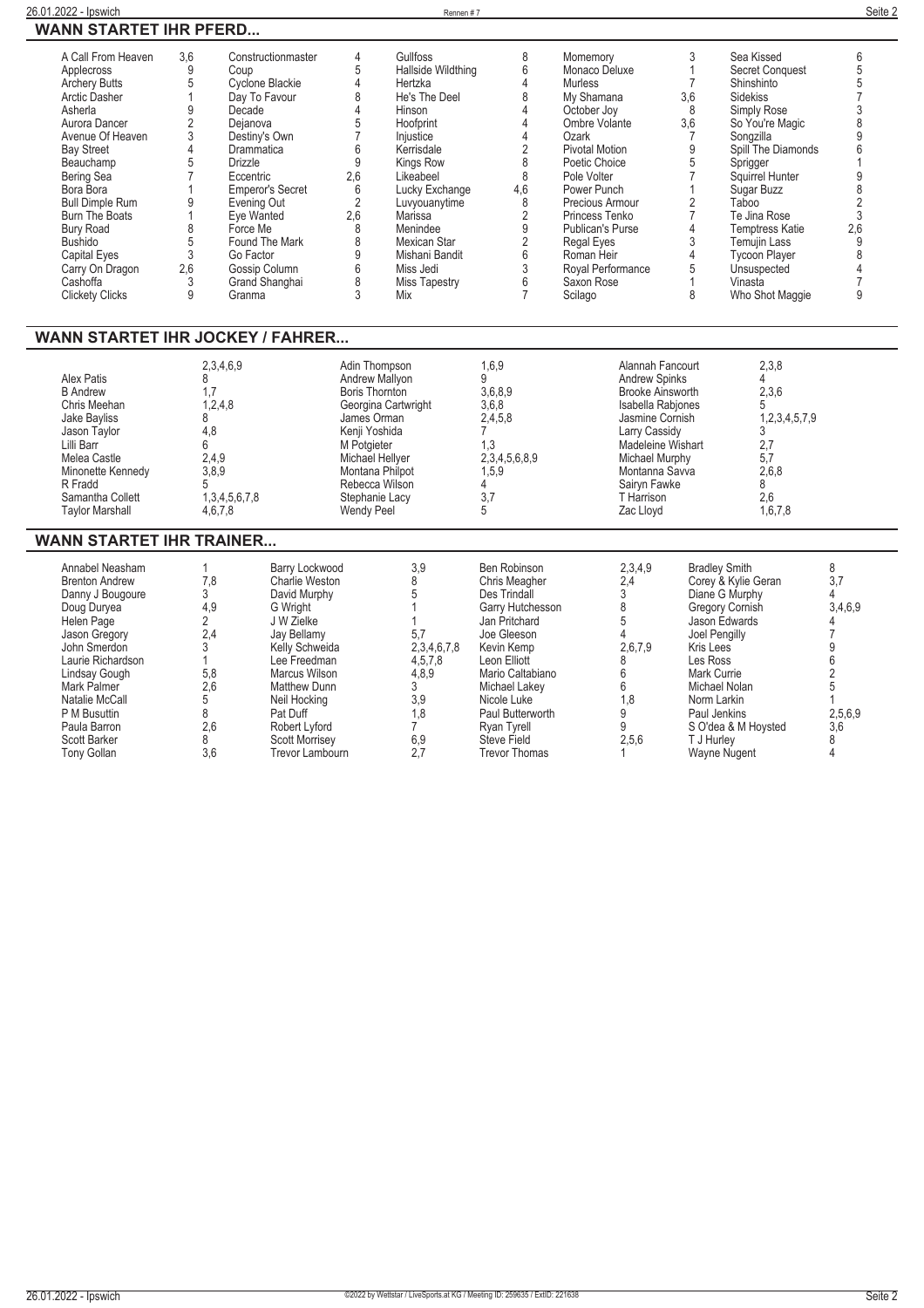| 26.01.2022 - Ipswich     |                                                                                    | Rennen #1                                          | Seite 3 |
|--------------------------|------------------------------------------------------------------------------------|----------------------------------------------------|---------|
| $\overline{G}$           | 2500 m                                                                             | <b>Brave Smash Mdn Plate</b>                       |         |
|                          | 26.000                                                                             | Rennpreis: 26.000                                  |         |
| 03:48                    |                                                                                    |                                                    |         |
|                          | QPL<br><b>Sieg</b><br><b>Platz</b><br>Zwilling                                     | Pick 2<br><b>Vierer</b><br><b>Dreier</b><br>Zweier |         |
| 2500                     | <b>Burn The Boats</b>                                                              |                                                    |         |
| 1                        | 5j. b W (Olympic Glory - Sporty Spur)<br>Trainer: Laurie Richardson                |                                                    |         |
| 57.5                     |                                                                                    |                                                    |         |
| Box: 5<br>ML: 34,0       | <b>Jasmine Cornish</b>                                                             |                                                    |         |
| $\mathbf 2$              | <b>Monaco Deluxe</b><br>6j. b/br W (Monaco Consul - Hearts For Lilly)              |                                                    |         |
| 57.5                     | Trainer: Norm Larkin<br>熵                                                          |                                                    |         |
| Box: 2<br>ML: 39,0       | <b>Samantha Collett</b>                                                            |                                                    |         |
| 3                        | <b>Power Punch</b><br>9j. b W (Raise The Flag - Picka Peach)                       |                                                    |         |
| 57.5                     | Trainer: G Wright                                                                  |                                                    |         |
| Box: 7<br>ML: 13,0       | 图<br><b>B</b> Andrew                                                               |                                                    |         |
|                          | <b>Sprigger</b>                                                                    |                                                    |         |
| 4                        | 4j. b W (Fiorente - Lady Lindara)<br>Trainer: Pat Duff<br>ON,                      |                                                    |         |
| 57.5                     |                                                                                    |                                                    |         |
| Box: 3<br>ML: 26,0       | <b>Chris Meehan</b>                                                                |                                                    |         |
| 5                        | <b>Zoff The Boss</b><br>5j. b W (Zoffany - Pretty Proud)<br>Trainer: Trevor Thomas |                                                    |         |
| 57.5                     |                                                                                    |                                                    |         |
| Box: 8<br>ML: 26,0       | <b>Montana Philpot</b>                                                             |                                                    |         |
| 6                        | <b>Arctic Dasher</b><br>3j. br W (All Too Hard - North Pole Dancer)                |                                                    |         |
| 56.0                     | Trainer: J W Zielke<br>漁                                                           |                                                    |         |
| Box: 4<br>ML: 17,0       | z<br><b>M Potgieter</b>                                                            |                                                    |         |
| $\overline{\phantom{a}}$ | <b>Saxon Rose</b>                                                                  |                                                    |         |
| I                        | 4j. ch S (Choisir - Musica Royale)<br>Trainer: Nicole Luke                         |                                                    |         |
| 55.5                     |                                                                                    |                                                    |         |
| Box: 1<br>ML: 51,0       | <b>Adin Thompson</b>                                                               |                                                    |         |
| 8                        | <b>Bora Bora</b><br>3j. b S (Swear - Ava's Delight)<br>Trainer: Annabel Neasham    |                                                    |         |
| 54.0                     |                                                                                    |                                                    |         |
| Box: 6<br>ML: 245,0      | Zac Lloyd                                                                          |                                                    |         |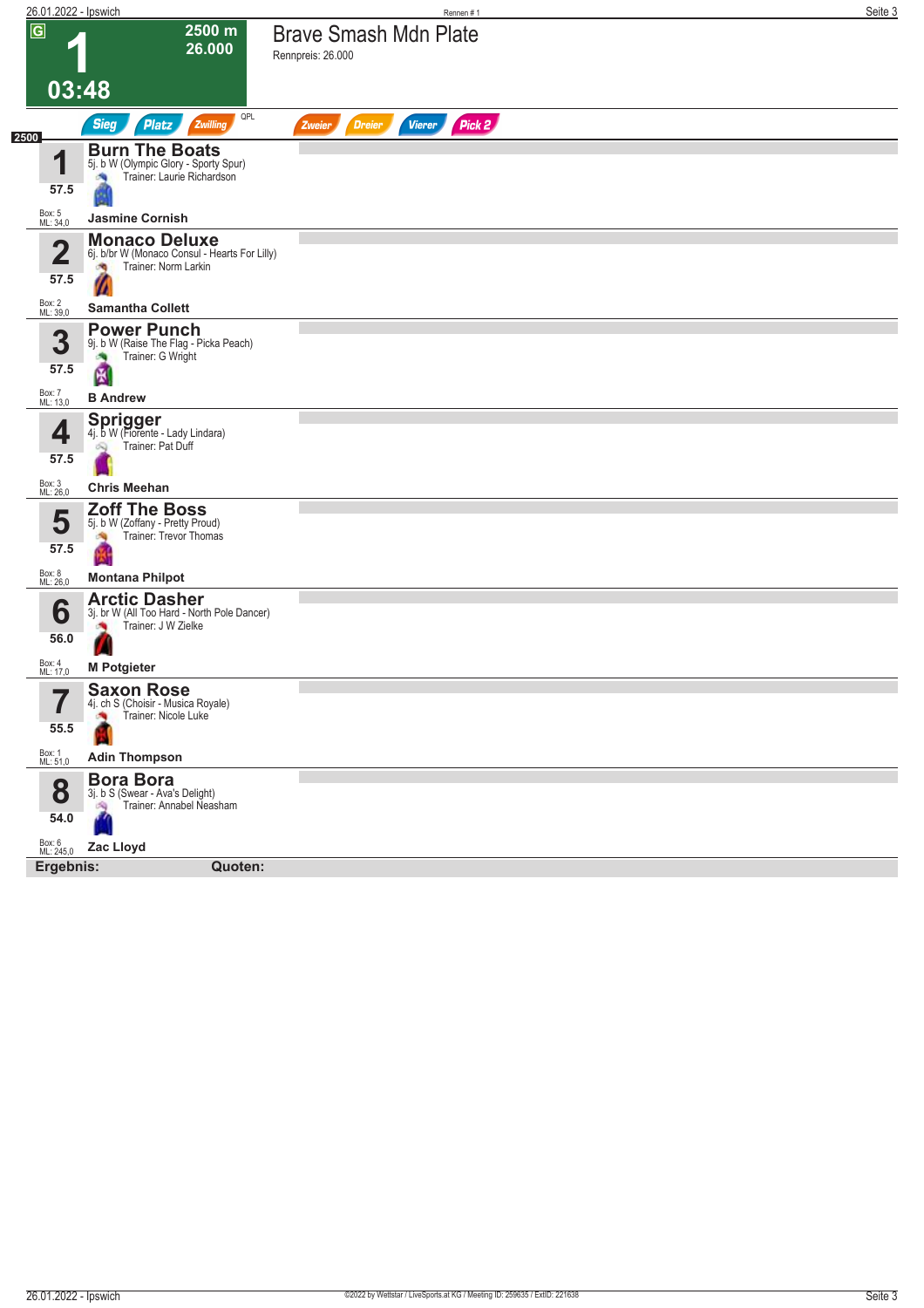|                             | 26.01.2022 - Ipswich                                                                | Rennen #2                                                        | Seite 4 |
|-----------------------------|-------------------------------------------------------------------------------------|------------------------------------------------------------------|---------|
| $\overline{G}$              | 1200 m<br>26.000                                                                    | Lean Mean Machine Mdn Hcp<br>Rennpreis: 26.000                   |         |
| 04:23                       |                                                                                     |                                                                  |         |
| 1200                        | QPL<br><b>Sieg</b><br><b>Platz</b><br>Zwilling                                      | Pick 2 Pick 2 Pick 4<br><b>Dreier</b><br><b>Vierer</b><br>Zweier |         |
| И                           | <b>Mexican Star</b><br>4j. b S (Choisir - Mexican Gal)                              |                                                                  |         |
| 59.0                        | Trainer: Chris Meagher                                                              |                                                                  |         |
| Box: 10<br>ML: 22,0         | <b>Melea Castle</b>                                                                 |                                                                  |         |
| $\overline{\mathbf{2}}$     | <b>Zorah</b><br>6j. b S (Raheeb - Farzero)<br>Trainer: Mark Palmer                  |                                                                  |         |
| 58.5<br>Box: 11<br>ML: 71,0 | <b>Jasmine Cornish</b>                                                              |                                                                  |         |
|                             | <b>Marissa</b>                                                                      |                                                                  |         |
| 3                           | 4j. ch S (Lucas Cranach - How Crazy)<br>Trainer: Jason Gregory<br>阀                 |                                                                  |         |
| 58.0                        | 恩                                                                                   |                                                                  |         |
| Box: 5<br>ML: 31,0          | <b>Chris Meehan</b>                                                                 |                                                                  |         |
| 4                           | <b>Eccentric</b><br>3j. br S (Snitzel - Quaintly)                                   |                                                                  |         |
| 57.0                        | Trainer: Kelly Schweida<br>÷,                                                       |                                                                  |         |
| Box: 7<br>ML: 5,0           | <b>James Orman</b>                                                                  |                                                                  |         |
| 5                           | <b>Eye Wanted</b><br>3j. b S (Wanted - Belldini Lass)                               |                                                                  |         |
| 56.5                        | Trainer: Kevin Kemp                                                                 |                                                                  |         |
| Box: 3<br>ML: 20,0          | <b>Montanna Savva</b>                                                               |                                                                  |         |
|                             | <b>Carry On Dragon</b><br>3j. b S (Hidden Dragon - Carry To Fortune)                |                                                                  |         |
| 6<br>56.0                   | Trainer: Paula Barron<br>确                                                          |                                                                  |         |
| Box: 1                      | <b>Alannah Fancourt</b>                                                             |                                                                  |         |
| ML: 17,0<br>57              | <b>Temptress Katie</b>                                                              |                                                                  |         |
| ı                           | 3j. b S (Golden Archer - Tiny Temptress)<br>Trainer: Steve Field<br>۵Ŋ              |                                                                  |         |
| 56.0                        |                                                                                     |                                                                  |         |
| Box: 8<br>ML: 501,0         |                                                                                     |                                                                  |         |
| 8                           | <b>Aurora Dancer</b><br>4j. b/br S (Dalghar - Rave Review)<br>Trainer: Paul Jenkins |                                                                  |         |
| 55.0                        | Q                                                                                   |                                                                  |         |
| Box: 9<br>ML: 10,0          |                                                                                     |                                                                  |         |
| 9                           | <b>Taboo</b><br>4j. b S (Super One - Fervent Delight)                               |                                                                  |         |
| 55.0                        | Trainer: Mark Currie<br>-S)<br>$\bullet$                                            |                                                                  |         |
| Box: 6<br>ML: 31,0          | <b>Madeleine Wishart</b>                                                            |                                                                  |         |
|                             | Evening Out<br>4j. ch S (Needs Further - Erotunda)                                  |                                                                  |         |
| 10                          | Trainer: Ben Robinson                                                               |                                                                  |         |
| 54.0                        |                                                                                     |                                                                  |         |
| Box: 4<br>ML: 101,0         | <b>Brooke Ainsworth</b><br><b>Kerrisdale</b>                                        |                                                                  |         |
| 1<br>P                      | 4j. b S (Vancouver - Sevruga)<br>Trainer: Helen Page<br>Ô.                          |                                                                  |         |
| 54.0                        | <b>T</b> Harrison                                                                   |                                                                  |         |
| Box: 2<br>ML: 46,0          | <b>Precious Armour</b>                                                              |                                                                  |         |
|                             | 5j. ch S (Helmet - Gold Copy)<br>Trainer: Trevor Lambourn                           |                                                                  |         |
| 54.0<br>Box: 12<br>ML: 31,0 | <b>Michael Hellyer</b>                                                              |                                                                  |         |
|                             | Ergebnis:<br>Quoten:                                                                |                                                                  |         |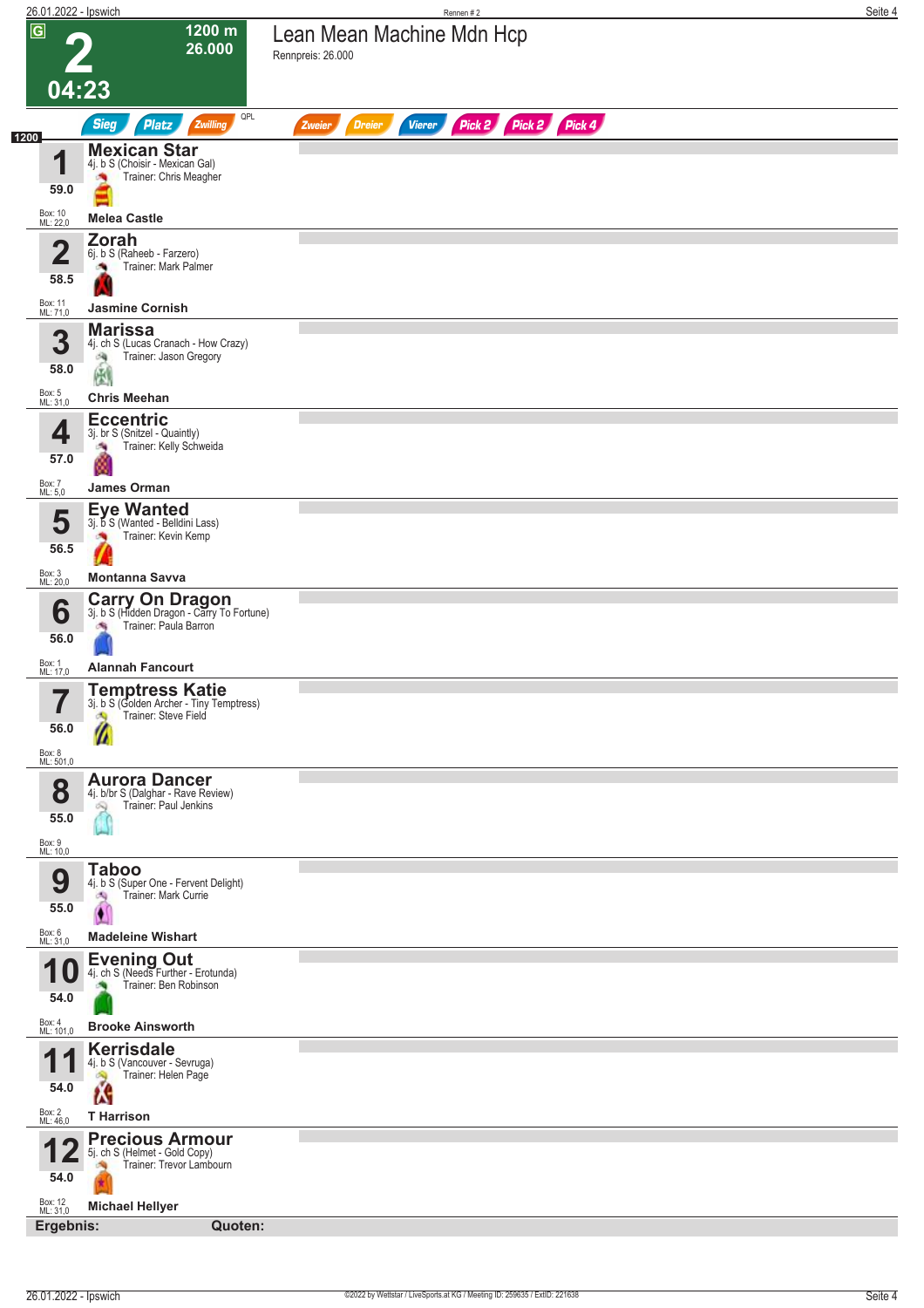| 26.01.2022 - Ipswich    |                                                                                         | Rennen#3                                                         | Seite 5 |
|-------------------------|-----------------------------------------------------------------------------------------|------------------------------------------------------------------|---------|
| $\overline{G}$          | 1200 m<br>26.000                                                                        | <b>Sky Racing Mdn Hcp</b><br>Rennpreis: 26.000                   |         |
|                         |                                                                                         |                                                                  |         |
| 04:58                   |                                                                                         |                                                                  |         |
| 1200                    | QPL<br><b>Sieg</b><br><b>Platz</b><br>Zwilling                                          | Pick 2 Pick 2 Pick 4<br><b>Vierer</b><br><b>Dreier</b><br>Zweier |         |
| и                       | <b>Avenue Of Heaven</b><br>4j. gr/br S (Crackerjack King - Savalook)                    |                                                                  |         |
| 58.5                    | Trainer: John Smerdon<br>ø                                                              |                                                                  |         |
| Box: 4<br>ML: 10,0      | <b>Alannah Fancourt</b>                                                                 |                                                                  |         |
| $\overline{\mathbf{2}}$ | <b>A Call From Heaven</b><br>3j. b S (Divine Prophet - Volando)                         |                                                                  |         |
| 58.0                    | Trainer: Tony Gollan<br>淘                                                               |                                                                  |         |
| Box: 6<br>ML: 205,0     | <b>Samantha Collett</b>                                                                 |                                                                  |         |
|                         | <b>Te Jina Rose</b>                                                                     |                                                                  |         |
| 3                       | 4j. b S (Wandjina - Te Akau Rose)<br>Trainer: Barry Lockwood<br>dig.                    |                                                                  |         |
| 58.0                    |                                                                                         |                                                                  |         |
| Box: 10<br>ML: 6,0      | <b>Larry Cassidy</b><br><b>Capital Eyes</b>                                             |                                                                  |         |
| 4                       | 3j. ch <sup>-</sup> S (Capitalist - Red Typhoon)<br>Trainer: Danny J Bougoure           |                                                                  |         |
| 56.5                    |                                                                                         |                                                                  |         |
| Box: 12<br>ML: 65,0     | <b>Georgina Cartwright</b>                                                              |                                                                  |         |
| 5                       | <b>Ombre Volante</b><br>3j. b S (Flying Artie - Shadows)<br>Trainer: Kelly Schweida     |                                                                  |         |
| 56.5                    |                                                                                         |                                                                  |         |
| Box: 5<br>ML: 501,0     |                                                                                         |                                                                  |         |
| 6                       | <b>My Shamana</b><br>3j. b S (Choisir - Shamana)                                        |                                                                  |         |
| 56.0                    | Trainer: S O'dea & M Hoysted                                                            |                                                                  |         |
| Box: 9<br>ML: 46,0      | <b>Boris Thornton</b>                                                                   |                                                                  |         |
| 7                       | <b>Simply Rose</b><br>4j. br S (Nicconi - Sky Journey)                                  |                                                                  |         |
| $\blacksquare$<br>55.5  | Trainer: Matthew Dunn<br>鸿                                                              |                                                                  |         |
| Box: 8<br>ML: 71,0      | <b>Michael Hellyer</b>                                                                  |                                                                  |         |
| 8                       | <b>Momemory</b><br>5j. b/br S (Uncle Mo - Moongambler)                                  |                                                                  |         |
| 55.0                    | Trainer: Gregory Cornish                                                                |                                                                  |         |
| Box: 3<br>ML: 71,0      | <b>Jasmine Cornish</b>                                                                  |                                                                  |         |
|                         | <b>Cashoffa</b>                                                                         |                                                                  |         |
| 9                       | 4j. b S (Bon Hoffa - Dance For Cash)<br>Trainer: Ben Robinson                           |                                                                  |         |
| 54.0                    |                                                                                         |                                                                  |         |
| Box: 2<br>ML: 201,0     | <b>Brooke Ainsworth</b><br>Granma                                                       |                                                                  |         |
|                         | 5j. br S (Mahisara - Ruby Qualo)<br>Trainer: Des Trindall                               |                                                                  |         |
| 54.0                    |                                                                                         |                                                                  |         |
| Box: 1<br>ML: 201,0     | <b>M</b> Potgieter                                                                      |                                                                  |         |
|                         | <b>Miss Jedi</b><br>4j. b S (Jet Spur - Miss Tennessee)<br>Trainer: Corey & Kylie Geran |                                                                  |         |
| 54.0                    |                                                                                         |                                                                  |         |
| Box: 7<br>ML: 71,0      | <b>Stephanie Lacy</b>                                                                   |                                                                  |         |
|                         | <b>Regal Eyes</b><br>5j. ch S (Magic Albert - Eyes For You)                             |                                                                  |         |
| 54.0                    | Trainer: Neil Hocking                                                                   |                                                                  |         |
| Box: 11<br>ML: 31,0     | <b>Minonette Kennedy</b>                                                                |                                                                  |         |
| Ergebnis:               | Quoten:                                                                                 |                                                                  |         |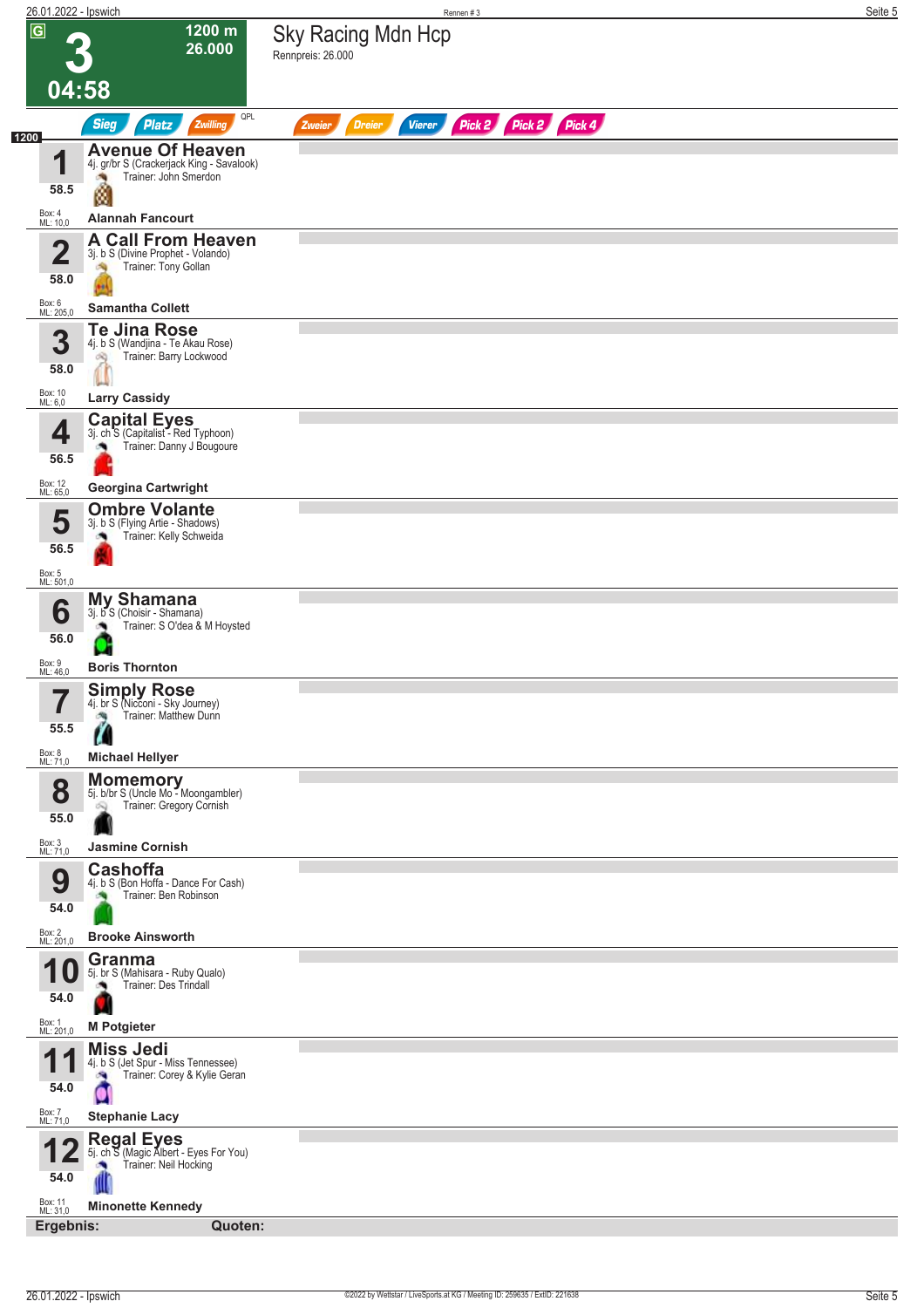|                         | 26.01.2022 - Ipswich                                                                  | Rennen#4                                                         | Seite 6 |
|-------------------------|---------------------------------------------------------------------------------------|------------------------------------------------------------------|---------|
| $\overline{G}$          | 1200 m<br>26.000                                                                      | Sky Racing Mdn Hcp<br>Rennpreis: 26.000                          |         |
| 05:34                   |                                                                                       |                                                                  |         |
|                         | QPL<br><b>Sieg</b><br>Platz<br>Zwilling                                               | Pick 2 Pick 2 Pick 4<br><b>Dreier</b><br><b>Vierer</b><br>Zweier |         |
|                         | <b>Constructionmaster</b>                                                             |                                                                  |         |
| И                       | 4j. b W (Nostradamus - Mintbin)<br>Trainer: Doug Duryea<br>dig                        |                                                                  |         |
| 59.0                    |                                                                                       |                                                                  |         |
| Box: 8<br>ML: 95,0      | <b>Andrew Spinks</b>                                                                  |                                                                  |         |
| $\overline{\mathbf{2}}$ | <b>Hinson</b><br>3j. ch W (Snitzel - Heredera)                                        |                                                                  |         |
| 58.5                    | Trainer: Lee Freedman<br>o.                                                           |                                                                  |         |
| Box: 6<br>ML: 35,0      | <b>Samantha Collett</b>                                                               |                                                                  |         |
| 3                       | Hoofprint                                                                             |                                                                  |         |
|                         | 4j. b/br W"(Tycoon Ruler - Moongambler)<br>Trainer: Gregory Cornish<br>ಇ              |                                                                  |         |
| 58.5                    |                                                                                       |                                                                  |         |
| Box: 4<br>ML: 11,0      | <b>Jasmine Cornish</b><br><b>Roman Heir</b>                                           |                                                                  |         |
| 4                       | 4j. br W (Holy Roman Emperor - Gilded Diamo<br>Trainer: Diane G Murphy<br>6Q          |                                                                  |         |
| 58.5                    | ø                                                                                     |                                                                  |         |
| Box: 9<br>ML: 35,0      | <b>Taylor Marshall</b>                                                                |                                                                  |         |
| 5                       | <b>Lucky Exchange</b><br>3j. b W (Divine Prophet - Bold Beginning)                    |                                                                  |         |
| 58.0                    | Trainer: Kelly Schweida<br><b>CALL</b>                                                |                                                                  |         |
| Box: 2<br>ML: 5,0       | James Orman                                                                           |                                                                  |         |
|                         | <b>Bay Street</b><br>3j. b W (Star Witness - Hats'n'heels)                            |                                                                  |         |
| 6                       | Trainer: Marcus Wilson                                                                |                                                                  |         |
| 57.5                    |                                                                                       |                                                                  |         |
| Box: 12<br>ML: 501,0    |                                                                                       |                                                                  |         |
| ı                       | <b>Decade</b><br>4j. b W (More Than Ready - Ten To Midnight)<br>Trainer: Wayne Nugent |                                                                  |         |
| 57.0                    |                                                                                       |                                                                  |         |
| Box: 1<br>ML: 101,0     | <b>Chris Meehan</b>                                                                   |                                                                  |         |
| 8                       | <b>Publican's Purse</b><br>3j. b/br W (Sizzling - Be Happy)                           |                                                                  |         |
| 56.5                    | Trainer: Joe Gleeson<br>Ñ                                                             |                                                                  |         |
| Box: 10<br>ML: 21,0     |                                                                                       |                                                                  |         |
|                         | <b>Unsuspected</b><br>4j. bl W (Unusual Suspect - Spumante)                           |                                                                  |         |
| 9                       | Trainer: Jason Gregory                                                                |                                                                  |         |
| 56.0                    | 高國                                                                                    |                                                                  |         |
| Box: 11<br>ML: 41,0     | <b>Michael Hellyer</b>                                                                |                                                                  |         |
| и<br>U                  | <b>Cyclone Blackie</b><br>4j. br/bl W (More Than Ready - Ocean Storm)                 |                                                                  |         |
| 55.5                    | Trainer: Chris Meagher                                                                |                                                                  |         |
| Box: 5<br>ML: 19,0      | <b>Melea Castle</b>                                                                   |                                                                  |         |
|                         | <b>Injustice</b><br>6j. b/br W (Unencumbered - Aunty Betty)                           |                                                                  |         |
| 55.0                    | Trainer: Ben Robinson                                                                 |                                                                  |         |
| Box: 7<br>ML: 19,0      | <b>Jason Taylor</b>                                                                   |                                                                  |         |
|                         | <b>Hertzka</b>                                                                        |                                                                  |         |
|                         | 4j. b W (Benfica - Aegina)<br>Trainer: Jason Edwards                                  |                                                                  |         |
| 54.5                    |                                                                                       |                                                                  |         |
| Box: 3<br>ML: 19,0      | <b>Rebecca Wilson</b>                                                                 |                                                                  |         |
| Ergebnis:               | Quoten:                                                                               |                                                                  |         |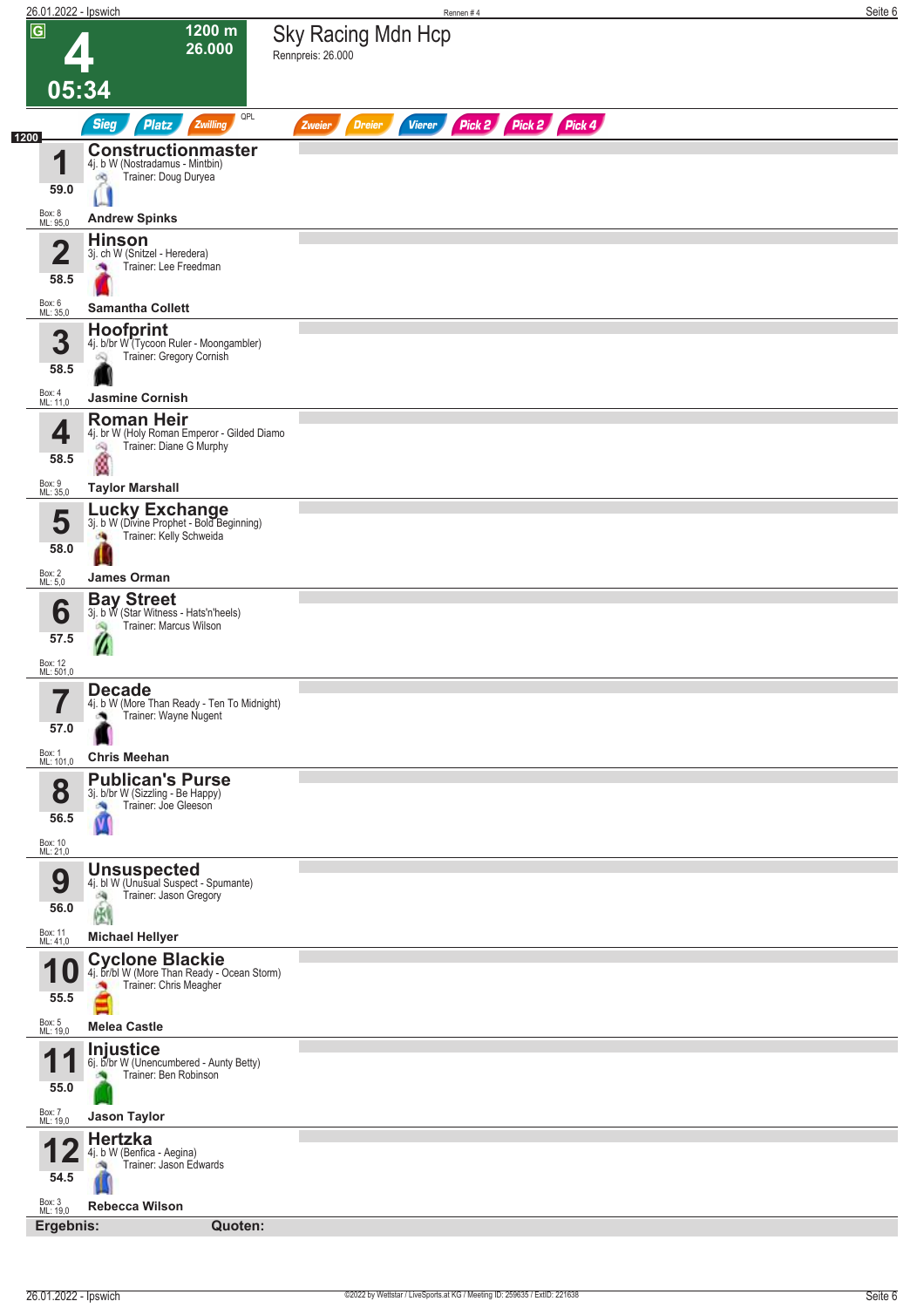| 26.01.2022 - Ipswich            |                                                                                                                     |                                        |               |               | Rennen#5             |  |  | Seite 7 |
|---------------------------------|---------------------------------------------------------------------------------------------------------------------|----------------------------------------|---------------|---------------|----------------------|--|--|---------|
| $\overline{\mathsf{G}}$         | 1200 m<br>24.000<br>06:12                                                                                           | <b>Sky Racing</b><br>Rennpreis: 24.000 |               |               |                      |  |  |         |
|                                 | QPL<br><b>Sieg</b><br><b>Platz</b><br>Zwilling                                                                      | Zweier                                 | <b>Dreier</b> | <b>Vierer</b> | Pick 2 Pick 2 Pick 4 |  |  |         |
| 1200<br>4                       | <b>Coup</b><br>5j. b W (Mahisara - No Mistake)<br>Trainer: Michael Nolan                                            |                                        |               |               |                      |  |  |         |
| 62.0<br>Box: 8<br>ML: 55,0      | <b>Isabella Rabjones</b>                                                                                            |                                        |               |               |                      |  |  |         |
|                                 | <b>Shinshinto</b>                                                                                                   |                                        |               |               |                      |  |  |         |
| $\overline{\mathbf{2}}$<br>61.0 | 5j. b W (Golden Archer - Triquetra)<br>Trainer: David Murphy                                                        |                                        |               |               |                      |  |  |         |
| Box: 1<br>ML: 9,0               | <b>Michael Murphy</b>                                                                                               |                                        |               |               |                      |  |  |         |
| 3<br>60.5                       | Dejanova<br>4j. ch <sup>3</sup> (Stratum - Kiss Me Goodbye)<br>Trainer: Natalie McCall<br>淘                         |                                        |               |               |                      |  |  |         |
| Box: 4<br>ML: 44,0              | <b>Montana Philpot</b>                                                                                              |                                        |               |               |                      |  |  |         |
| 4<br>59.5                       | <b>Archery Butts</b><br>5j. ch W (Shooting To Win - Counterpane)<br>Trainer: Paul Jenkins                           |                                        |               |               |                      |  |  |         |
| Box: 3<br>ML: 5,0               | <b>R</b> Fradd                                                                                                      |                                        |               |               |                      |  |  |         |
| 5<br>59.5                       | <b>Bushido</b><br>5j. gr W (The Factor - Peleliu)<br>Trainer: Jay Bellamy                                           |                                        |               |               |                      |  |  |         |
| Box: 2<br>ML: 13,0              | James Orman                                                                                                         |                                        |               |               |                      |  |  |         |
| 6<br>59.0<br>Box: 6             | <b>Royal Performance</b><br>6j. b/br W (Camelot - Let's Get Famous)<br>Trainer: Lindsay Gough                       |                                        |               |               |                      |  |  |         |
| ML: 85,0<br>7<br>58.5           | <b>Wendy Peel</b><br><b>Beauchamp</b><br>4j. br W (Brazen Beau - Little Miss Bourke)<br>Trainer: Lee Freedman<br>o. |                                        |               |               |                      |  |  |         |
| Box: 5<br>ML: 44,0              | <b>Samantha Collett</b>                                                                                             |                                        |               |               |                      |  |  |         |
| 8<br>57.0                       | Secret Conquest<br>6j. ch S (Love Conquers All - Secret Cache)<br>Trainer: Steve Field<br>dig.<br>$\mathbf{\ell}$   |                                        |               |               |                      |  |  |         |
| Box: 9<br>ML: 41,0              | <b>Michael Hellyer</b>                                                                                              |                                        |               |               |                      |  |  |         |
| 9<br>54.5<br>Box: 7<br>ML: 31,0 | <b>Poetic Choice</b><br>5j. b W (Poet's Voice - Allawara)<br>Trainer: Jan Pritchard<br><b>Jasmine Cornish</b>       |                                        |               |               |                      |  |  |         |
| Ergebnis:                       | Quoten:                                                                                                             |                                        |               |               |                      |  |  |         |
|                                 |                                                                                                                     |                                        |               |               |                      |  |  |         |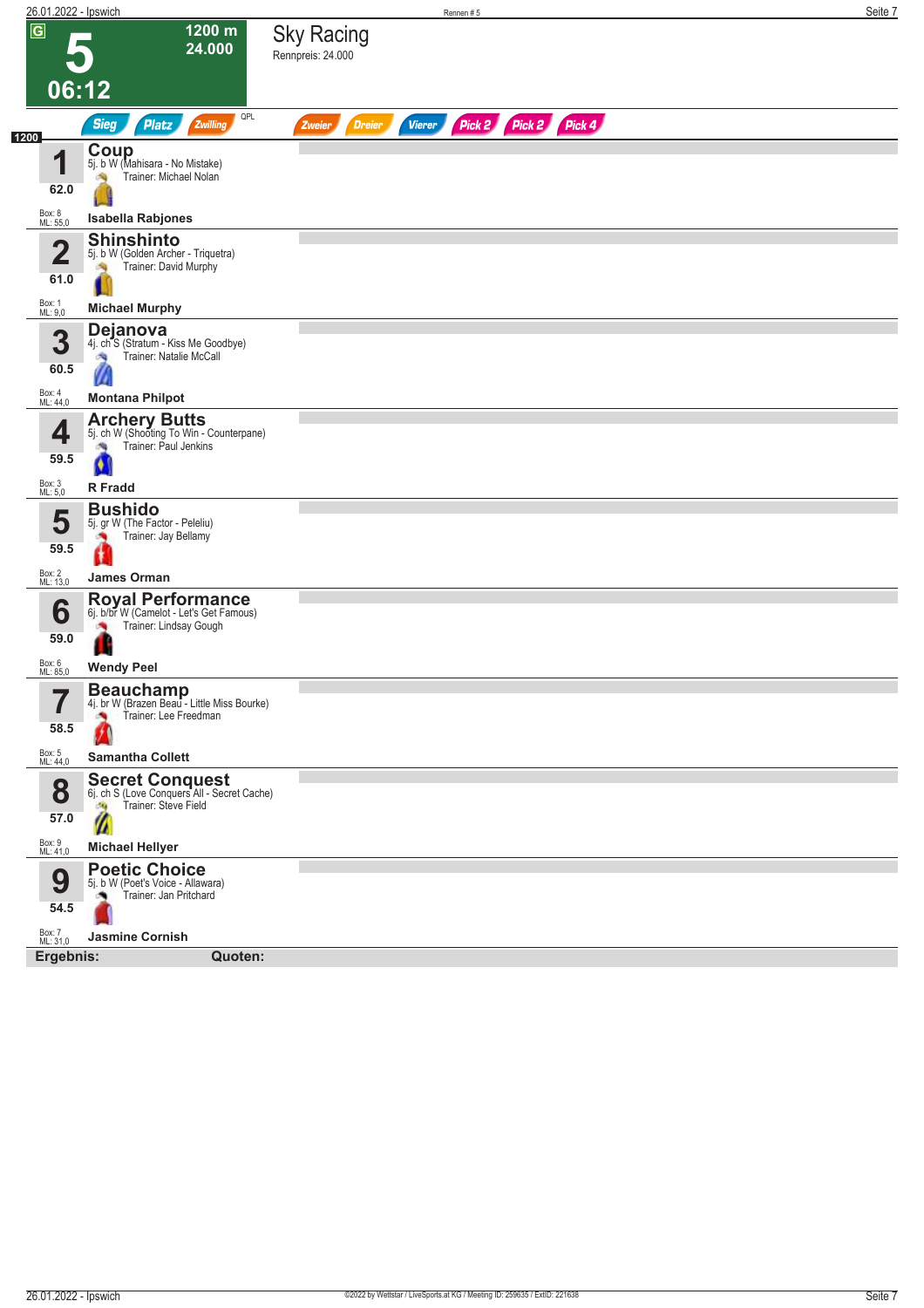| 26.01.2022 - Ipswich                           |                                                                                                                          | Rennen#6                                                         | Seite 8 |
|------------------------------------------------|--------------------------------------------------------------------------------------------------------------------------|------------------------------------------------------------------|---------|
| $\overline{G}$                                 | 1200 m<br>26.000<br>06:52                                                                                                | Beaudesertraceclub.Com Mdn<br>Rennpreis: 26.000                  |         |
|                                                | QPL<br><b>Sieg</b><br><b>Platz</b><br>Zwilling                                                                           | Pick 2 Pick 2 Pick 4<br><b>Vierer</b><br><b>Dreier</b><br>Zweier |         |
| 1200<br>4<br>58.0                              | Emperor's Secret<br>3j. b W (Holy Roman Emperor - Secret Proces<br>Trainer: Mark Palmer                                  |                                                                  |         |
| Box: 4<br>ML: 201,0                            | <b>Brooke Ainsworth</b>                                                                                                  |                                                                  |         |
| 4<br>∠<br>58.0                                 | Lucky Exchange<br>3j. b W (Divine Prophet - Bold Beginning)<br>Trainer: Kelly Schweida                                   |                                                                  |         |
| Box: 13<br>ML: 501,0<br>3<br>58.0              | Za Hidden Dragon<br>3j. ch W (Hidden Dragon - Zaheerina)<br>Trainer: Mario Caltabiano<br><b>CO</b>                       |                                                                  |         |
| Box: 5<br>ML: 39,0                             | <b>T</b> Harrison                                                                                                        |                                                                  |         |
| 4<br>57.0                                      | <b>A Call From Heaven</b><br>3j. b S (Divine Prophet - Volando)<br>Trainer: Tony Gollan                                  |                                                                  |         |
| Box: 9<br>ML: 501,0                            | <b>Samantha Collett</b>                                                                                                  |                                                                  |         |
| 5<br>56.0                                      | <b>Drammatica</b><br>3j. gr S (Spirit Of Boom - Real Dramatic)<br>Trainer: Tony Gollan                                   |                                                                  |         |
| Box: 6<br>ML: 85,0                             | <b>Georgina Cartwright</b>                                                                                               |                                                                  |         |
| 6<br>56.0<br>Box: 16                           | <b>Eccentric</b><br>3j. br S (Snitzel - Quaintly)<br>Trainer: Kelly Schweida                                             |                                                                  |         |
| ML: 501,0<br>7<br>55.5<br>Box: 11<br>ML: 501,0 | <b>Eye Wanted</b><br>3j. b S (Wanted - Belidini Lass)<br>Trainer: Kevin Kemp<br><b>Montanna Savva</b>                    |                                                                  |         |
| 8<br>55.5<br>Box: 10                           | <b>Gossip Column</b><br>3j. ch S (Written Tycoon - Diva Dee)<br>Trainer: S O'dea & M Hoysted<br><b>Boris Thornton</b>    |                                                                  |         |
| ML: 10,0<br>9<br>55.5<br>Box: 12<br>ML: 31,0   | <b>Miss Tapestry</b><br>3j. b S (Astern - Thud)<br>Trainer: Paul Jenkins<br>e                                            |                                                                  |         |
| 1 U<br>55.5<br>Box: 3<br>ML: 10,0              | <b>Ombre Volante</b><br>3j. b S (Flying Artie - Shadows)<br>Trainer: Kelly Schweida<br>Zac Lloyd                         |                                                                  |         |
| 55.0<br>Box: 17<br>ML: 501,0                   | <b>Carry On Dragon</b><br>3j. b S (Hidden Dragon - Carry To Fortune)<br>Trainer: Paula Barron                            |                                                                  |         |
| 55.0<br>Box: 7<br>ML: 81,0                     | <b>Temptress Katie</b><br>3j. b S (Golden Archer - Tiny Temptress)<br>Trainer: Steve Field<br>۵Q<br><b>Adin Thompson</b> |                                                                  |         |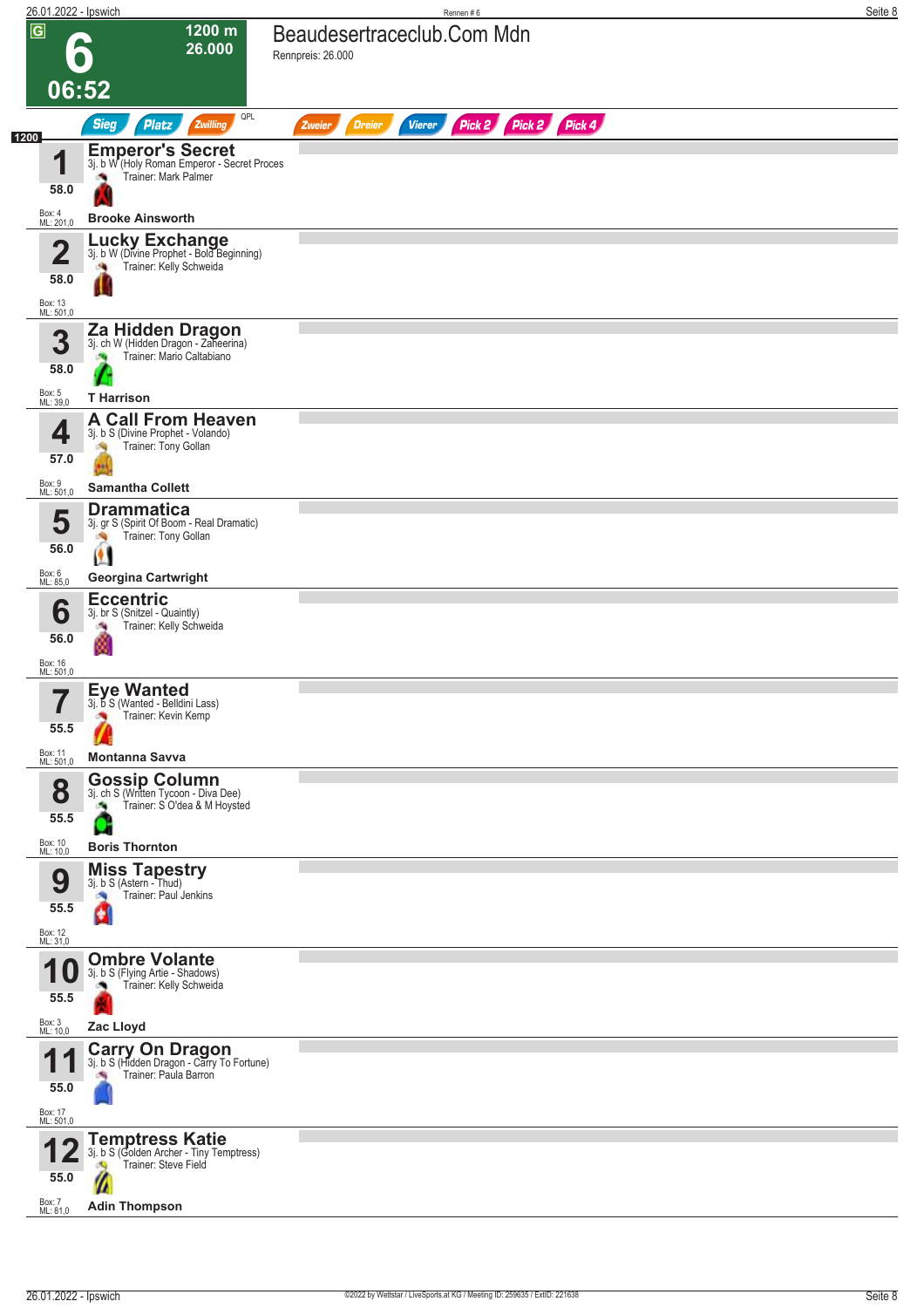| 26.01.2022 - Ipswich        |                                                                                                        | Rennen #6                                                           | Seite 9 |
|-----------------------------|--------------------------------------------------------------------------------------------------------|---------------------------------------------------------------------|---------|
| $\sqrt{G}$                  | 1200 m<br>26.000                                                                                       | Beaudesertraceclub.Com Mdn<br>Rennpreis: 26.000                     |         |
| 06:52                       |                                                                                                        |                                                                     |         |
|                             | QPL<br><b>Sieg</b><br><b>Platz</b><br>Zwilling                                                         | Pick 2<br>Pick 2 Pick 4<br><b>Vierer</b><br><b>Dreier</b><br>Zweier |         |
| 3                           | <b>My Shamana</b><br>3j. b S (Choisir - Shamana)<br>Trainer: S O'dea & M Hoysted                       |                                                                     |         |
| 55.0<br>Box: 15<br>ML: 39,0 |                                                                                                        |                                                                     |         |
| 55.0                        | <b>Spill The Diamonds</b><br>3j. ch S (Spill The Beans - Hearts'n'diamonds)<br>Trainer: Scott Morrisey |                                                                     |         |
| Box: 14<br>ML: 26,0         | <b>Michael Hellyer</b>                                                                                 |                                                                     |         |
| J<br>56.5                   | <b>Mishani Bandit</b><br>3j. b W (Bel Esprit - Mishani Tabu)<br>Trainer: Les Ross                      |                                                                     |         |
| Box: 2<br>ML: 46,0          | <b>Lilli Barr</b>                                                                                      |                                                                     |         |
| O<br>54.0                   | <b>Sea Kissed</b><br>3j. ch S (Kiss And Make Up - Ocean Mist)<br>Trainer: Michael Lakey                |                                                                     |         |
| Box: 1<br>ML: 26,0          | <b>Taylor Marshall</b>                                                                                 |                                                                     |         |
| 54.0                        | <b>Hallside Wildthing</b><br>3j. b W (Love Conquers All - Kakama)<br>Trainer: Gregory Cornish          |                                                                     |         |
| Box: 8<br>ML: 41,0          |                                                                                                        |                                                                     |         |
| Ergebnis:                   | Quoten:                                                                                                |                                                                     |         |
|                             |                                                                                                        |                                                                     |         |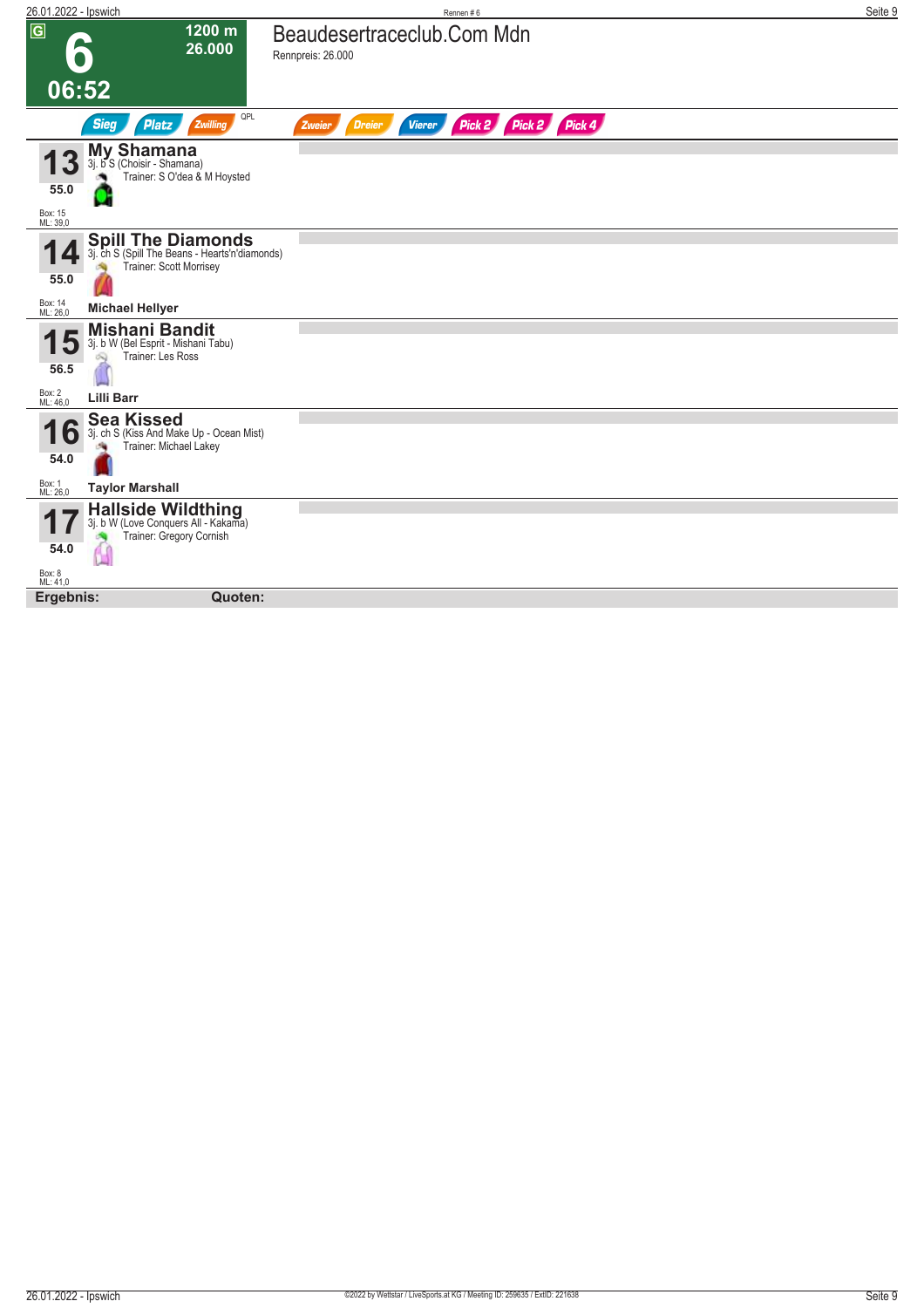| 26.01.2022 - Ipswich |                                                                                                     |                                  |                                | Rennen #7 |                             |  | Seite 10 |
|----------------------|-----------------------------------------------------------------------------------------------------|----------------------------------|--------------------------------|-----------|-----------------------------|--|----------|
| $\overline{G}$       | 1350 m<br>24.000                                                                                    | #Beauyraces<br>Rennpreis: 24.000 |                                |           |                             |  |          |
|                      |                                                                                                     |                                  |                                |           |                             |  |          |
|                      | 07:32<br>QPL                                                                                        |                                  |                                |           |                             |  |          |
| 1350                 | <b>Sieg</b><br><b>Platz</b><br>Zwilling                                                             | Zweier                           | <b>Dreier</b><br><b>Vierer</b> |           | Pick 2 Pick 2 Pick 3 Pick 4 |  |          |
| 1                    | Destiny's Own<br>7j. b W (Sepoy - Claystone)<br>Trainer: Brenton Andrew<br>Q                        |                                  |                                |           |                             |  |          |
| 60.5                 |                                                                                                     |                                  |                                |           |                             |  |          |
| Box: 2<br>ML: 13,0   | <b>B</b> Andrew                                                                                     |                                  |                                |           |                             |  |          |
| 4<br>∠<br>59.0       | <b>Murless</b><br>6j. b W (Tavistock - Shanro)<br>Trainer: Kevin Kemp<br>2                          |                                  |                                |           |                             |  |          |
| Box: 9<br>ML: 31,0   | 圈<br>Kenji Yoshida                                                                                  |                                  |                                |           |                             |  |          |
|                      |                                                                                                     |                                  |                                |           |                             |  |          |
| 3<br>58.0            | <b>Bering Sea</b><br>7j. br W (Pierro - Bliss Street)<br>Trainer: Trevor Lambourn<br>69<br>α        |                                  |                                |           |                             |  |          |
| Box: 1<br>ML: 31,0   | <b>Michael Murphy</b>                                                                               |                                  |                                |           |                             |  |          |
| 4                    | <b>Ozark</b><br>8j. br W (Lonhro - Ouachita)<br>Trainer: Jay Bellamy                                |                                  |                                |           |                             |  |          |
| 57.5                 | <b>Madeleine Wishart</b>                                                                            |                                  |                                |           |                             |  |          |
| Box: 5<br>ML: 13,0   | <b>Sidekiss</b>                                                                                     |                                  |                                |           |                             |  |          |
| 5<br>57.5            | 5j. br W (Sidestep - Sun Kisses)<br>Trainer: Joel Pengilly<br>湍                                     |                                  |                                |           |                             |  |          |
| Box: 7<br>ML: 13,0   | Zac Lloyd                                                                                           |                                  |                                |           |                             |  |          |
| 6                    | <b>Mix</b><br>4j. b W (Medaglia D'oro - Anevay)<br>Trainer: Lee Freedman                            |                                  |                                |           |                             |  |          |
| 56.0                 |                                                                                                     |                                  |                                |           |                             |  |          |
| Box: 4<br>ML: 24,0   | <b>Samantha Collett</b>                                                                             |                                  |                                |           |                             |  |          |
| 7<br>$\blacksquare$  | <b>Princess Tenko</b><br>4]. b S (Real Impact - Magic Touch)<br>Trainer: Kelly Schweida<br>$\infty$ |                                  |                                |           |                             |  |          |
| 54.0                 | M                                                                                                   |                                  |                                |           |                             |  |          |
| Box: 6<br>ML: 38,0   | <b>Taylor Marshall</b>                                                                              |                                  |                                |           |                             |  |          |
| 8<br>54.0            | <b>Vinasta</b><br>6j. b/br S (I Am Invincible - Dusty Grey)<br>Trainer: Corey & Kylie Geran<br>×    |                                  |                                |           |                             |  |          |
| Box: 3<br>ML: 46,0   |                                                                                                     |                                  |                                |           |                             |  |          |
|                      | <b>Stephanie Lacy</b><br><b>Pole Volter</b>                                                         |                                  |                                |           |                             |  |          |
| 9<br>54.0            | 9j. b W (Onemorenomore - Volted In)<br>Trainer: Robert Lyford                                       |                                  |                                |           |                             |  |          |
| Box: 8<br>ML: 81,0   | <b>Jasmine Cornish</b>                                                                              |                                  |                                |           |                             |  |          |
| Ergebnis:            | Quoten:                                                                                             |                                  |                                |           |                             |  |          |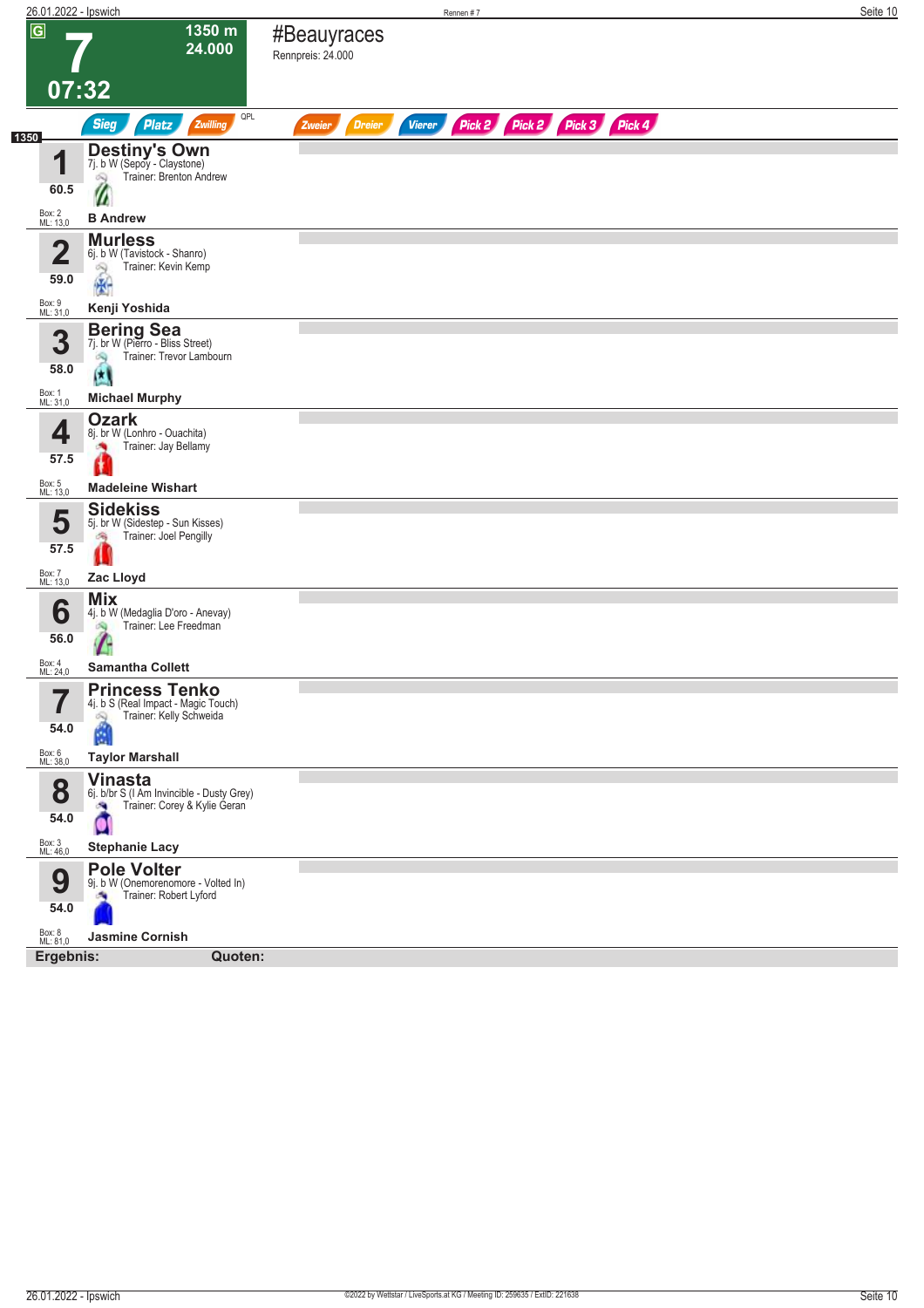| 26.01.2022 - Ipswich                              |                                                                                                          |                                          | Rennen#8                    | Seite 11 |
|---------------------------------------------------|----------------------------------------------------------------------------------------------------------|------------------------------------------|-----------------------------|----------|
| $\overline{G}$<br>$\bullet$<br>08:15              | 2500 m<br>24.000                                                                                         | <b>Brave Smash</b><br>Rennpreis: 24.000  |                             |          |
|                                                   | QPL<br>Zwilling                                                                                          |                                          |                             |          |
| 2500                                              | <b>Sieg</b><br>Platz<br><b>Sugar Buzz</b>                                                                | <b>Vierer</b><br><b>Dreier</b><br>Zweier | Pick 2 Pick 2 Pick 3 Pick 4 |          |
| 1                                                 | 7j. ch W (Mulaazem - Apple Candy)<br>Trainer: Brenton Andrew<br>Ñ                                        |                                          |                             |          |
| 64.0                                              |                                                                                                          |                                          |                             |          |
| Box: 2<br>ML: 13,0                                | <b>Boris Thornton</b>                                                                                    |                                          |                             |          |
| $\overline{\mathbf{2}}$<br>60.0                   | <b>Scilago</b><br>6j. ch W (Scintillo - Head Sail)<br>Trainer: Leon Elliott<br>鸿                         |                                          |                             |          |
| Box: 7<br>ML: 14,0                                | Zac Lloyd                                                                                                |                                          |                             |          |
| 3<br>60.0                                         | So You're Magic<br>5j. br W (So You Think - My Precious)<br>Trainer: Marcus Wilson<br>×,<br>Ġ.           |                                          |                             |          |
| Box: 8<br>ML: 11,0                                | <b>James Orman</b>                                                                                       |                                          |                             |          |
| 4<br>59.0                                         | Luvyouanytime<br>5j. b W (Love Conquers All - Amazing Grey)<br>Trainer: Pat Duff<br>$\hat{\mathbf{x}}$   |                                          |                             |          |
| Box: 10<br>ML: 48,0                               | <b>Chris Meehan</b>                                                                                      |                                          |                             |          |
| 5<br>57.0                                         | <b>Bury Road</b><br>4j. b W (Frankel - Lieoftheland)<br>Trainer: Lee Freedman<br>o.<br>H                 |                                          |                             |          |
| Box: 1<br>ML: 8,0                                 | <b>Samantha Collett</b>                                                                                  |                                          |                             |          |
| 6<br>56.0                                         | <b>Likeabeel</b><br>6j. b W (Foxwedge - Dubious Affair)<br>Trainer: P M Busuttin                         |                                          |                             |          |
| Box: 4<br>ML: 10,0                                | <b>Sairyn Fawke</b>                                                                                      |                                          |                             |          |
| 7<br>$\blacksquare$<br>55.5<br>Box: 3<br>ML: 55,0 | <b>Kings Row</b><br>5j. b W (Uncle Mo - Soelin)<br>Trainer: Bradley Smith<br>à<br><b>Michael Hellyer</b> |                                          |                             |          |
|                                                   | <b>Grand Shanghai</b> 5j. b W (Declaration Of War - Itamay)                                              |                                          |                             |          |
| 8<br>55.0                                         | Trainer: Lindsay Gough<br>×,<br>ш                                                                        |                                          |                             |          |
| Box: 5<br>ML: 14,0                                | <b>Jake Bayliss</b>                                                                                      |                                          |                             |          |
| 9<br>54.0                                         | <b>October Joy</b><br>5j. b S (Mahisara - Joyeux Joy)<br>Trainer: Charlie Weston<br>×                    |                                          |                             |          |
| Box: 12<br>ML: 10,0                               | <b>Alex Patis</b>                                                                                        |                                          |                             |          |
| 54.0                                              | <b>Force Me</b><br>4j. b S (Pour Moi - Better Together)<br>Trainer: Garry Hutchesson                     |                                          |                             |          |
| Box: 11<br>ML: 26,0                               | <b>Alannah Fancourt</b>                                                                                  |                                          |                             |          |
| И<br>×<br>54.0                                    | <b>Gullfoss</b><br>4j. br S (More Than Ready - Golden Falls)<br>Trainer: Kelly Schweida<br>Ø             |                                          |                             |          |
| Box: 9<br>ML: 14,0                                | <b>Taylor Marshall</b>                                                                                   |                                          |                             |          |
| 54.0                                              | <b>He's The Deel</b><br>6j. b W (Dundeel - Patronage)<br>Trainer: Nicole Luke<br>JQ.                     |                                          |                             |          |
| Box: 6<br>ML: 41,0                                | <b>Jason Taylor</b>                                                                                      |                                          |                             |          |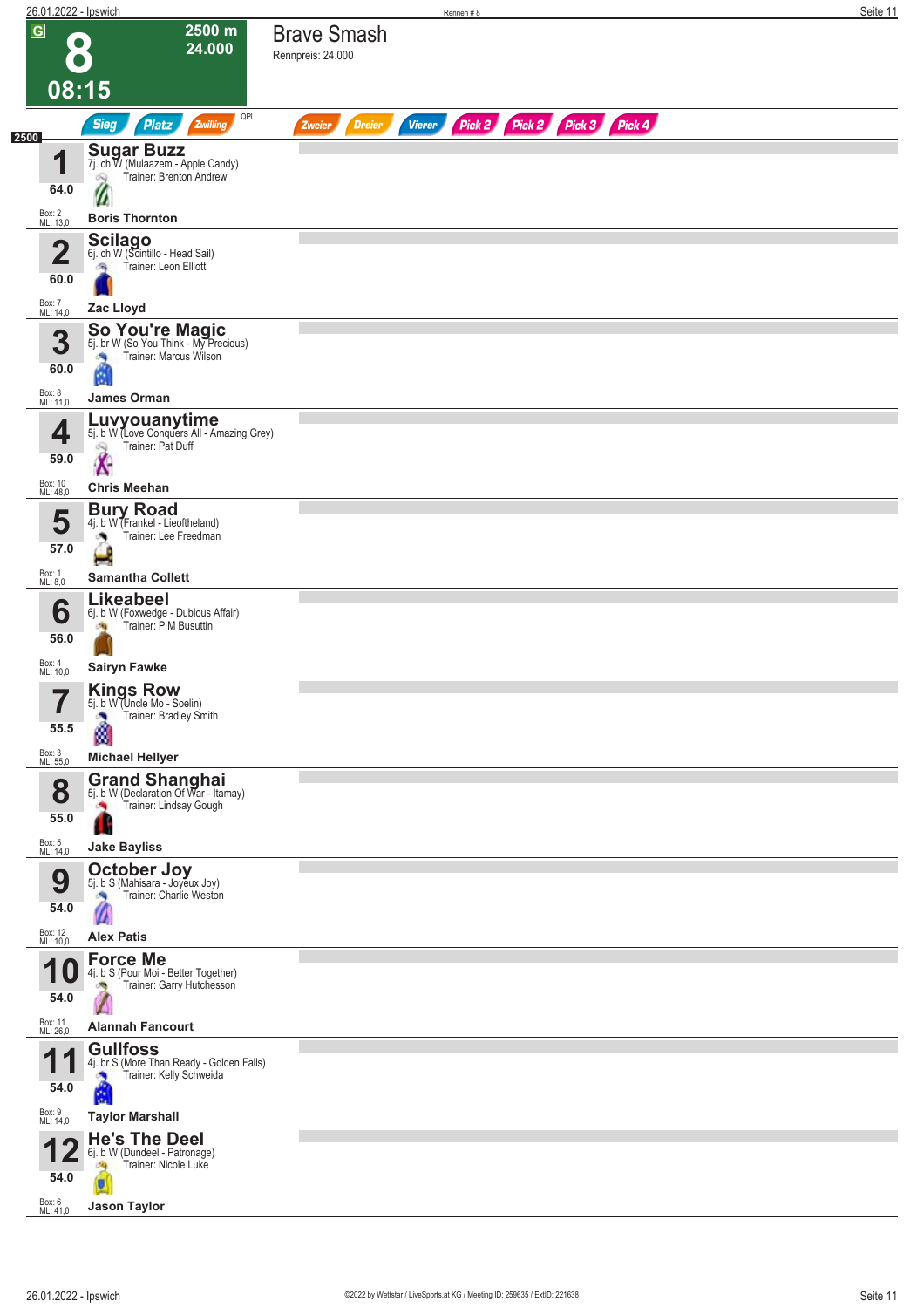| 26.01.2022 - Ipswich             |                                                                                                         |                                         | Rennen#8                |                      |  | Seite 12 |
|----------------------------------|---------------------------------------------------------------------------------------------------------|-----------------------------------------|-------------------------|----------------------|--|----------|
| $\sqrt{G}$<br>$\bullet$<br>08:15 | 2500 m<br>24.000                                                                                        | <b>Brave Smash</b><br>Rennpreis: 24.000 |                         |                      |  |          |
|                                  | QPL<br><b>Sieg</b><br>Zwilling<br><b>Platz</b>                                                          | <b>Dreier</b><br>Zweier                 | Pick 2<br><b>Vierer</b> | Pick 2 Pick 3 Pick 4 |  |          |
| 54.0<br>Box: 13<br>ML: 51,0      | <b>Found The Mark</b><br>4j. b W (Markane - Found)<br>Trainer: T J Hurley<br><b>Georgina Cartwright</b> |                                         |                         |                      |  |          |
|                                  |                                                                                                         |                                         |                         |                      |  |          |
| 54.0                             | <b>Tycoon Player</b><br>6j. b W (Tycoon Ruler - What A Play)<br>Trainer: Scott Barker                   |                                         |                         |                      |  |          |
| Box: 14<br>ML: 71,0              | <b>Montanna Savva</b>                                                                                   |                                         |                         |                      |  |          |
| 5<br>54.0                        | <b>Day To Favour</b><br>5j. b/br S (Domesday - Fast Fav)<br>Trainer: Marcus Wilson                      |                                         |                         |                      |  |          |
| Box: 15<br>ML: 101,0             | <b>Minonette Kennedy</b>                                                                                |                                         |                         |                      |  |          |
| Ergebnis:                        | Quoten:                                                                                                 |                                         |                         |                      |  |          |
|                                  |                                                                                                         |                                         |                         |                      |  |          |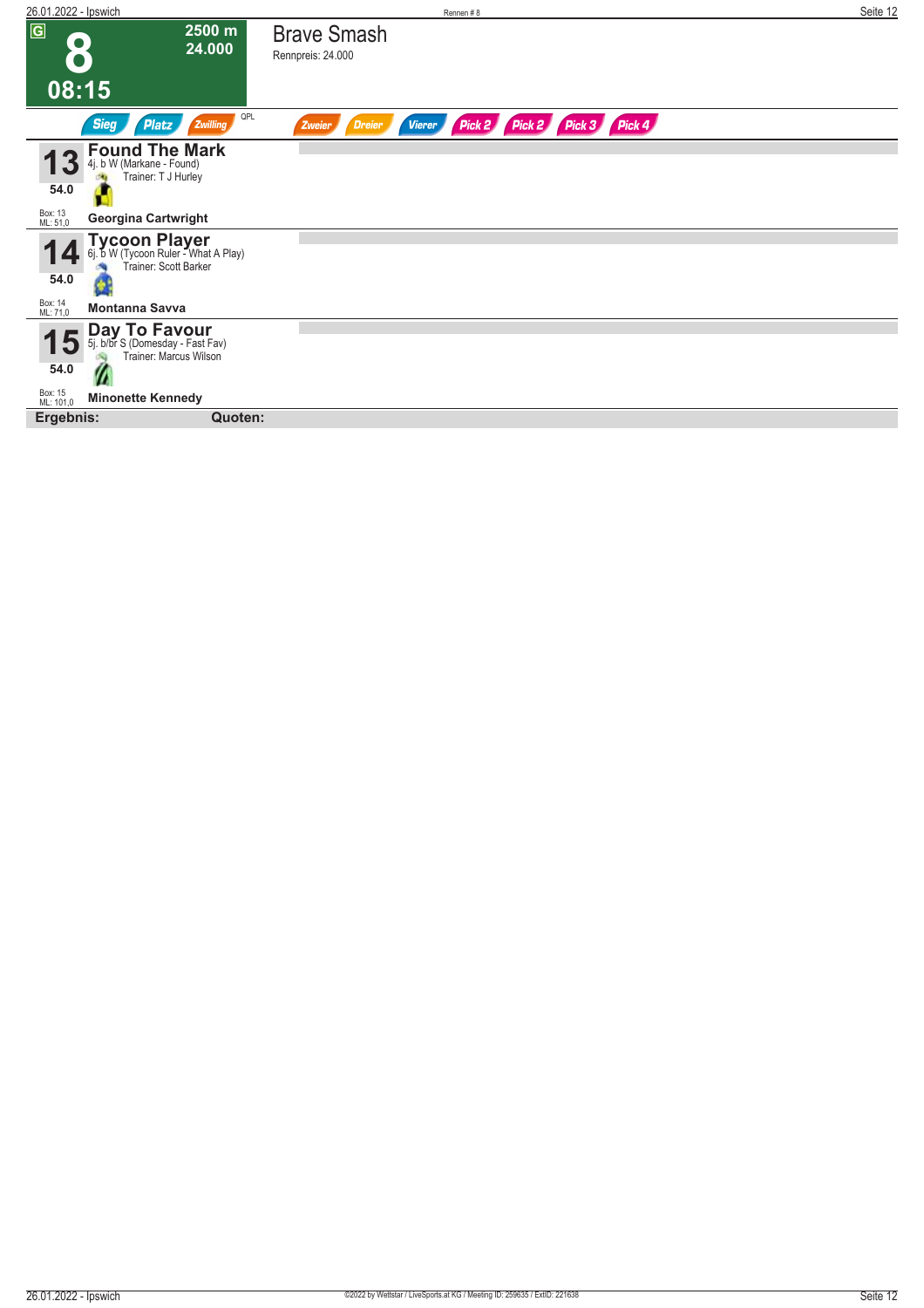| 26.01.2022 - Ipswich                                   |                                                                                                                      | Rennen #9                                                        | Seite 13 |
|--------------------------------------------------------|----------------------------------------------------------------------------------------------------------------------|------------------------------------------------------------------|----------|
| $\overline{G}$                                         | 1100 m<br>24.000                                                                                                     | Lean Mean Machine Plate<br>Rennpreis: 24.000                     |          |
| 08:55                                                  |                                                                                                                      |                                                                  |          |
| 1100                                                   | QPL<br><b>Sieg</b><br>Zwilling<br><b>Platz</b>                                                                       | Pick 2 Pick 3 Pick 4<br><b>Dreier</b><br><b>Vierer</b><br>Zweier |          |
| 1<br>59.0<br>Box: 10<br>ML: 85,0                       | <b>Applecross</b><br>5j. b W (Epaulette - Intierra)<br>Trainer: Barry Lockwood<br>ó.<br>ш                            |                                                                  |          |
| $\overline{\mathbf{2}}$<br>59.0<br>Box: 12<br>ML: 95,0 | <b>Clickety Clicks</b><br>7j. br W (Tanabota - Created)<br>Trainer: Gregory Cornish                                  |                                                                  |          |
| 3<br>59.0<br>Box: 6<br>ML: 21,0                        | <b>Pivotal Motion</b><br>6j. b W (Kuroshio - Folichonne)<br>Trainer: Doug Duryea<br>оq<br><b>Montana Philpot</b>     |                                                                  |          |
| 4<br>59.0<br>Box: 11<br>ML: 12,0                       | <b>Squirrel Hunter</b><br>4j. b/br W (Rip Van Winkle - Sea Of Faith)<br>Trainer: Paul Jenkins<br>ÓQ.                 |                                                                  |          |
| 5<br>59.0<br>Box: 13<br>ML: 501,0                      | Who Shot Maggie<br>4j. b W (Shooting To Win - Spot On Maggie)<br>Trainer: Ryan Tyrell<br>×                           |                                                                  |          |
| 6<br>57.5                                              | <b>Bull Dimple Rum</b><br>4j. b W (Bull Point - Belle Cherie Amour)<br>Trainer: Neil Hocking                         |                                                                  |          |
| Box: 2<br>ML: 21,0                                     | <b>Minonette Kennedy</b>                                                                                             |                                                                  |          |
| 7<br>ı<br>57.5<br>Box: 3<br>ML: 11,0                   | <b>Go Factor</b><br>4j. br/bl W (The Factor - Shelmerdine)<br>Trainer: Marcus Wilson<br>e.<br><b>Michael Hellyer</b> |                                                                  |          |
| 8<br>57.5                                              | <b>Menindee</b><br>4j. b W (Unencumbered - Snitzel Blitz)<br>Trainer: Scott Morrisey<br>Ø.<br>ê                      |                                                                  |          |
| Box: 8<br>ML: 26,0<br>9<br>57.5                        | <b>Boris Thornton</b><br>Songzilla<br>3j. b W (Your Song - Game Of Fame)<br>Trainer: Paul Butterworth<br>ंच          |                                                                  |          |
| Box: 5<br>ML: 501,0<br>U<br>57.0                       | <b>Adin Thompson</b><br><b>Drizzle</b><br>4j. b S (I Am Invincible - Mizzle)<br>Trainer: Barry Lockwood<br>u         |                                                                  |          |
| Box: 1<br>ML: 7,0                                      | <b>Melea Castle</b>                                                                                                  |                                                                  |          |
| И<br>56.5                                              | <b>Asherla</b><br>3j. br S (Astern - Heritage Lane)<br>Trainer: Kris Lees<br>U                                       |                                                                  |          |
| Box: 4<br>ML: 25,0                                     | <b>Andrew Mallyon</b>                                                                                                |                                                                  |          |
| 55.5<br>Box: 7                                         | <b>Temujin Lass</b><br>5j. b S (Tycoon Ruler - Belldini Lass)<br>Trainer: Kevin Kemp                                 |                                                                  |          |
| ML: 95,0                                               | <b>Jasmine Cornish</b>                                                                                               |                                                                  |          |